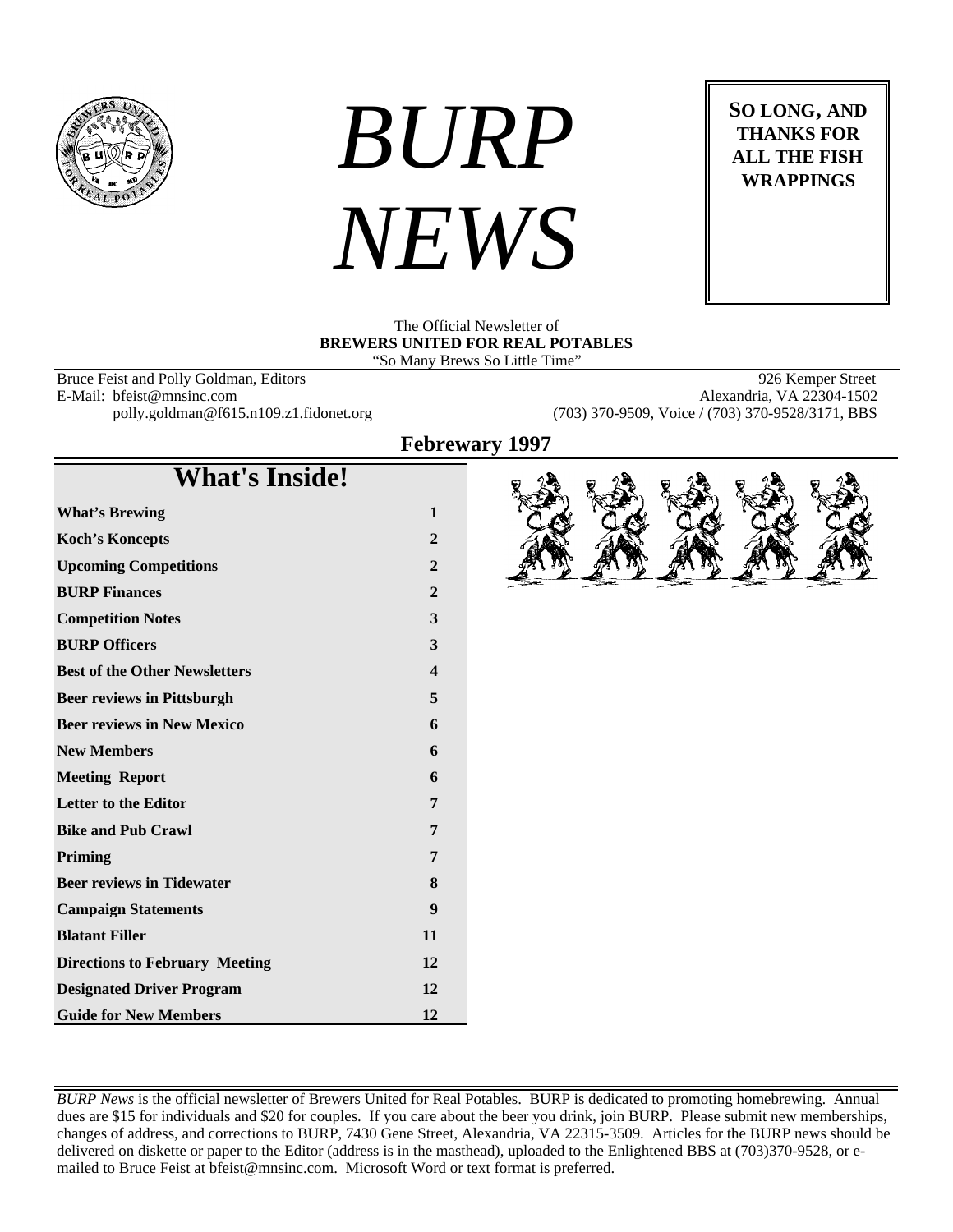

| February 11,<br>1997 at 6:00 PM | <b>Elections</b> / Meeting / Stout Competition<br>at Oxon Hill             |
|---------------------------------|----------------------------------------------------------------------------|
| February 14                     | Deadline for BURP Guide to DC Area<br>Beer (see page 9)                    |
| February 16                     | Deadline for March BURP News                                               |
| March $15$ at $1:00$<br>PМ      | Meeting at Alison Skeel's home in<br>Kensington. Beware the ides of March! |
| April 19, 1997                  | Meeting at Langlie home in Kensington                                      |
| May, 1997                       | Meeting at Tom and Colleen Cannon's<br>home                                |
| $T_{\text{max}} = 1007$         | Mostly and Laurence of Table $V$ and $\lambda$ and $\lambda$               |

June, 1997 Meeting at Larry and Trish Koch's home

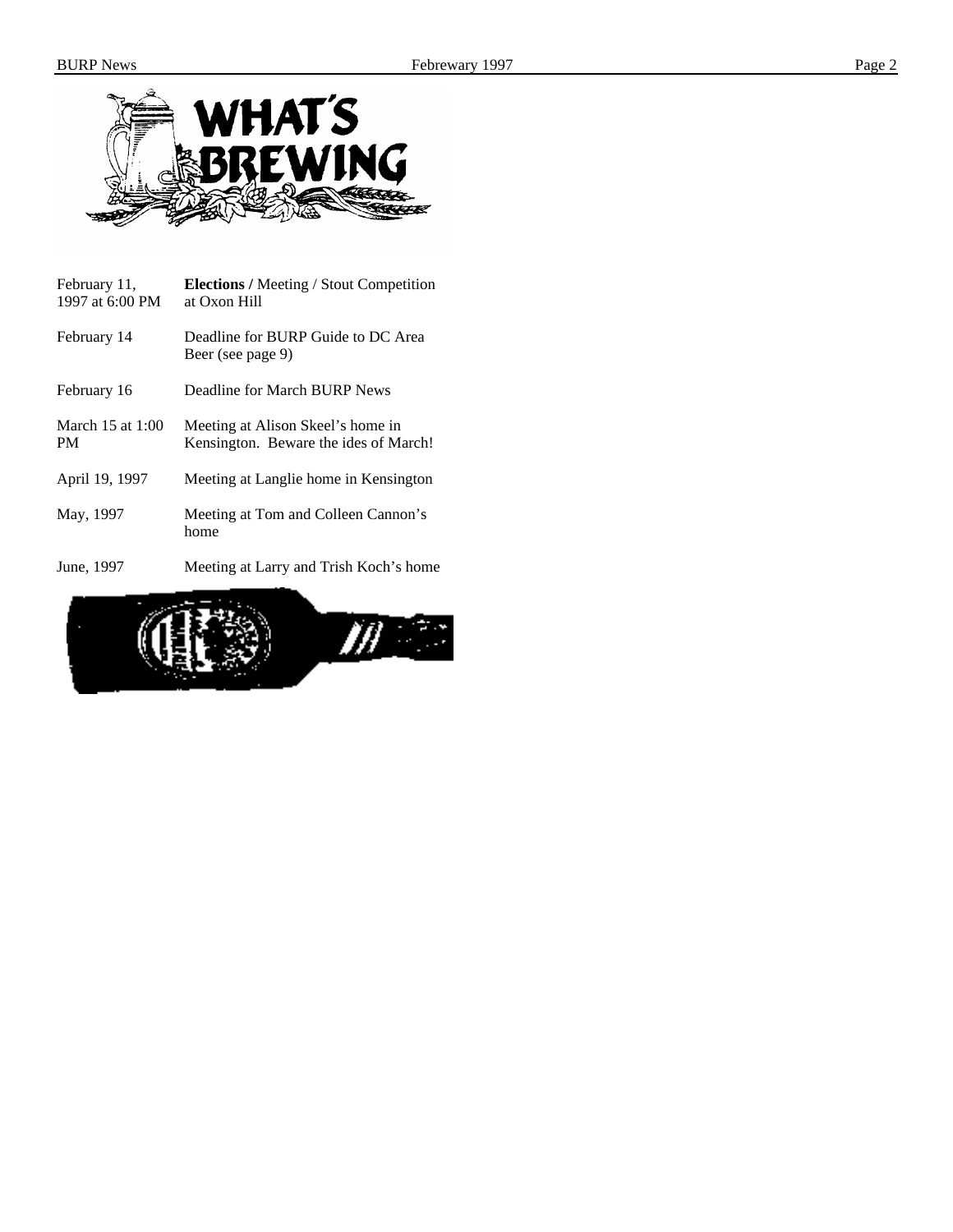# **Koch's Koncepts**

Larry Koch

It was good to see so many members in attendance at Clipper City Brewing Company for our January meeting. It was bitter cold and quite a distance outside the Capital Beltway, but Hugh Sisson's welcome was well worth the trip. Our crowd nicely filled Clipper City's hospitality room, although there appeared to be room for major expansion in the brewery. We should thank Hugh and our own Robbie Ludwick for tours of the brewery and generous servings.

We had a Pale Ale judging at the meeting. It was noted that the judges and organizers were separated from the general crowd for a long time. As it has been suggested before, it is time to do more judging outside of the regular meeting.

We have a judging at almost every meeting. We have members who want to compete. These members (all members) should be encouraged to compete nationally. With a group our size with such diverse resources we should be a much more recognized club. We should enter as many competitions as we can, we (you) will win awards.

In closing of this column and my year as president, I would like to paraphrase Jonathan Feist from his article in the January Burp News: find the good and you will fell better. We should live and drink that thought.

| Upcoming competitions                      |  |
|--------------------------------------------|--|
| February 22                                |  |
| Hampton Roads Brewing and Tasting Society  |  |
| <b>AHA</b> Beers                           |  |
| Http://www.infi.net/~ridgeley/hrdetai.html |  |
| Phone: (757) 363-8726                      |  |
| March 8                                    |  |
| <b>Moon Madness</b>                        |  |
| AHA Beers, meads, ciders                   |  |
| Phone (610) 944-0500                       |  |
| March <sub>22</sub>                        |  |
| <b>TRASH VII</b>                           |  |
| Http://ralph.pair.com/trash.html           |  |

# **BURP Finances**

Doug Kruth

#### **BURP Finances**

*Doug Kruth, Treasurer*

| Category                     | 1/1/97<br>1/31/97 |
|------------------------------|-------------------|
| <b>Inflows</b>               |                   |
| <b>Interest Earned</b>       | \$12.44           |
| Membership                   | \$200.00          |
| <b>Total Inflows</b>         | \$212.44          |
| <b>Outflows</b>              |                   |
| Christmas Gifts              | \$44.97           |
| Newsletter                   | \$32.92           |
| Donations                    | \$49.59           |
| <b>Total Outflows</b>        | \$127.48          |
| <b>Overall Total</b>         | \$84.96           |
| <b>BURP Account Balances</b> |                   |
| Cash                         | \$0.00            |
| Payable                      | \$0.00            |
| Receivable                   | \$0.00            |
| Savings                      | \$3,061.06        |
| Checking                     | \$4,032.77        |
| Net worth                    | \$7,093.83        |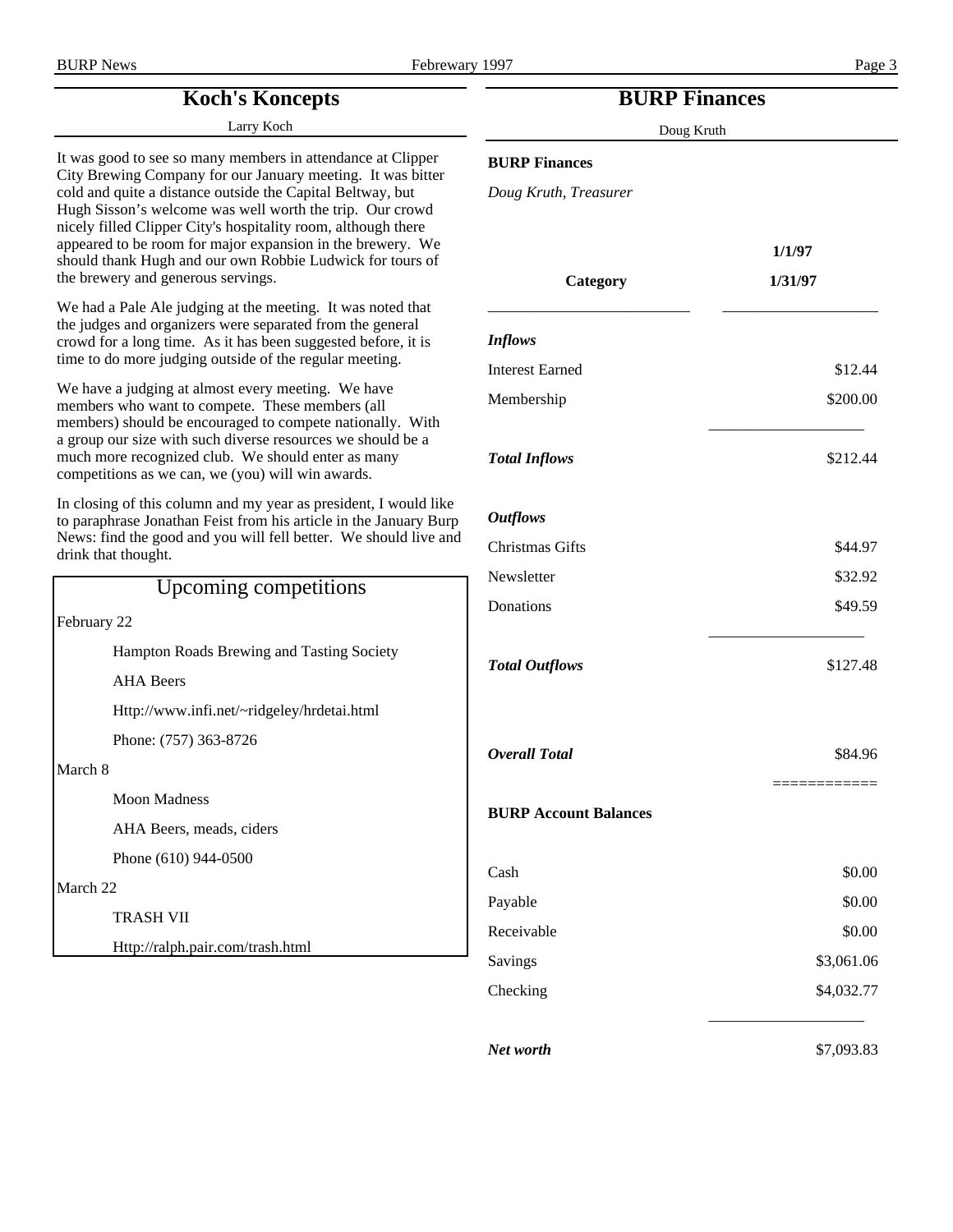# **Competition Notes**

Dave & Becky Pyle

Thanks to all who entered the Pale Ale Competition! We had a great turnout of 14 entries.

1st Place - Lynn Ashley with an English Special

2nd Place - Jim Bush with an American IPA

3rd Place - Keith Chamberlin with an American IPA

#### **March's Competition**: Alt

Style Guidelines:

| <b>Style</b> | Gravity     | <b>IBUs</b> |
|--------------|-------------|-------------|
| German Alt   | 1.040-1.050 | 28-40       |
| Kolsch       | 1.040-1.045 | 16-30       |

Dusselforf-style Alt is a deep amber to a dark brown ale lacking hop flavor or aroma but often heavy in bittering hops.

Kolsch is light in color, fruity, slightly acidic, medium-hopped, dry and a winelike top-fermented ale or bottom-fermented lager brewed in the area of Cologne.

\* \* \*

February's Competition: Stout

Style Guidelines:

| <b>Style</b>             | Gravity   | <b>IBUs</b> |
|--------------------------|-----------|-------------|
| <b>Classic Dry Stout</b> | 1038-1048 | $30-40$     |
| Foreign-Style            | 1052-1072 | $30 - 60$   |
| <b>Sweet Stout</b>       | 1045-1056 | $15 - 25$   |
| <b>Imperial Stout</b>    | 1075-1095 | 50-80       |

**Classic Dry Stout:** A rich, dry, extra-dark almost black ale. The dryness comes from the use of roasted unmalted barley and a high hop bittering rate; flaked unmalted barley may add a creaminess. A small percent of soured beer is sometimes added to balance the dry roast flavors. Starting gravities are low in Ireland, higher elsewhere.

**Foreign-Style:** High gravity stouts brewed for 'tropical' markets. Both dry and sweet versions exist. They possess many of the same characteristics as the low gravity versions but with a much stronger alcohol level. Above 1.060 it becomes difficult to produce a truly dry stout as the malty fullness and fruity esters tend to take charge.

**Sweet Stout:** An English style of stout. Dark roasted grains and malts dominate the flavor as in dry stouts, though generally some unfermented sugar is left in the beer. Lactose is often added to provide this residual sweetness. Very dark amber to black. Gravities are low in England, higher in the exported product. Hopping is moderate and tends to be lower than in Dry Stout.

**Imperial Stout:** A robust and stronger version of dry stout, highly hopped for bitterness, aroma and flavor. High gravity and hops are used to prepare these stouts for export, much as was done with India Pale Ales. Often has an intense "burnt currant" character. full bodied, it is dark copper to black. The high gravity leads to notable esters and fruitiness. Alcoholic strength should be evident.

#### **Competition Schedule for the Upcoming Year**

| February  | Stout                                    |
|-----------|------------------------------------------|
| March     | Alt                                      |
| April     | Bock                                     |
| May       | Pilsner                                  |
| June      | Wheat                                    |
| July      | Brown Ale                                |
| August    | Indian Pale Ale                          |
| September | Oktoberfest/Marzen                       |
| October   | Weird Beer                               |
| November  | <b>Belgian</b>                           |
| December  | Holiday Banquet -<br>No competition held |
| January   | Pale Ale                                 |

# **BURP Officers**

| Office                    | <b>Officer</b>                      | <b>Phone</b>                             |
|---------------------------|-------------------------------------|------------------------------------------|
| Fearless Leader           | Larry Koch                          | $(301)$ 587-5293 H                       |
| Minister of<br>Education  | <b>Wendy Aaronson</b>               | $(301)$ 762-6523 H<br>$(301)$ 594-5649 W |
| Ministers of<br>Culture   | Becky & Dave Pyle                   | $(703)$ 273-2108 H                       |
| Ministers of Truth        | <b>Bruce Feist</b><br>Polly Goldman | (703) 370-9509 H                         |
| Minister of<br>Propaganda | <b>Bill Ridgely</b>                 | $(703)$ 971-5744 H<br>$(301)$ 827-1391 W |
| Minister of Finance       | Doug Kruth                          | $(703)$ 671-0857 H                       |
| Libeerian                 | <b>Bob Cooke</b>                    | $(703)$ 451-1540 H                       |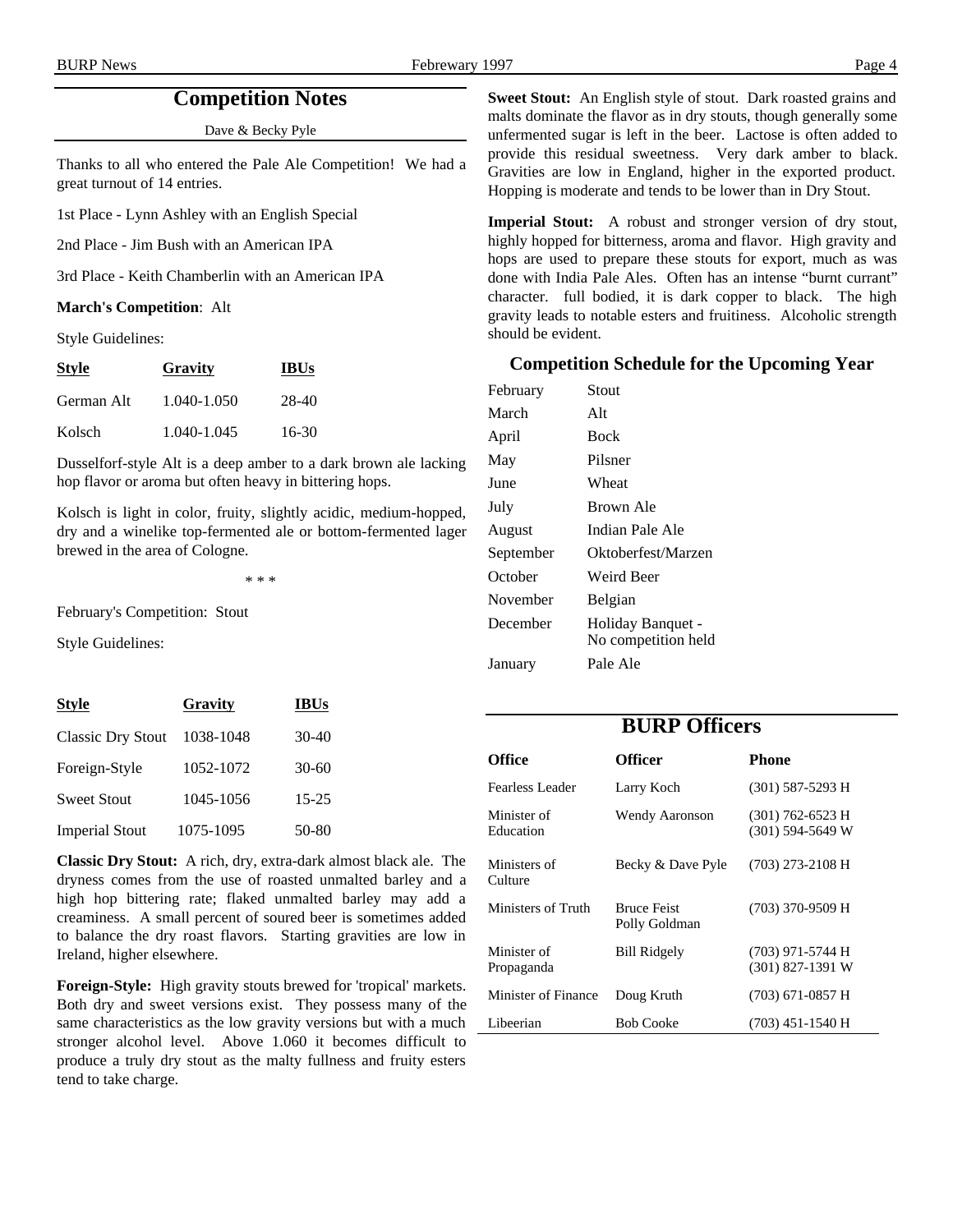# **Best of the (other) Newsletters**

Bob Cooke

The Brewsletter Urquell, The Brewsletter of Houston's Foam Rangers, May 1996

"Professor Waz" provided the following—environmentally correct—description of beer making:

"Homebrew is beer made at home, simply put. It is done in the following fashion. First, the land is raped of its pristine condition by tearing up the soil and pumping it full of domesticated grass and chemicals. The embryonic offspring of the grasses are ripped from their wombs and tricked into life. Just before they awaken into the world they are thrown into a fiery kiln and killed. Their carcasses are then crushed. Water, mindlessly robbed from the pristine aquifers is dumped onto the crushed carcasses where the entrails of the deceased are soon dissolved. This now dirty water is boiled, typically using unreplenishable fossil fuel, for a ridiculously long time as to ensure maximum entropy. The beautiful hop flower, denied its right to reproduce, is torn from its vine and dumped into the boiling dirty water where it is destroyed and unrecognizable. After an hour or so, in which some of the dirty water has boiled over and is wasted, more perfectly good water is used to cool down the dirty water. As if that won't happen by itself. Then an airborne fungus is dumped (pitched) into the mess, where it molds and festers for days. A week or two later the whole thing has settled down and you have beer. Yum."

The Brewsletter Urquell, September, November, and December 1996 issues

- In an article encouraging members to enter beer in the clubonly AHA Belgian styles contest, Brewsletter editor David Odom concludes "We are a club. We can brew Belgian styles. (Just leave your uncovered mash in the garage a couple of days! POOF! It's Belgian.)
- David Odom provided the following lessons learned from the club's annual Dixie Cup competition:
	- Do wear eye protection and flak jacket when registering novelty beer entries
	- Do watch the warning signs of insidious Cajun flatulence on elevators (the following indicators will help determine the toxicity level in the elevator:
		- The elevator doors open and several Cajuns are smiling
		- Elevator paint appears to have been chemically stripped
		- Look for small animals or children collapsed in corners of the elevator
	- Do not go to the Dixie Cup coordinator's hotel room when asked to stop by and share a vintage barley wine (It's a trick! They will make you work! You become a data slave!)

• Do not stay up until 4am and attempt to drink the approximately 2000 left over entries.

The duties of various club officials are described. In addition to the normal positions, the Foam Rangers have a "Secondary" who is required "to go to a large commercial reseller of alcoholic beverages with club money and purchase products representative of each month's beer style. This person then opens the beverages and pours them into drinking receptacles at each meeting." [*personal comment from BC: Does this procedure have merit for BURP? It departs from our emphasis on homebrew, but might provide greater awareness for the style of the month competition and may even be inspirational - educational*]

The Fermentor, Homebrewers of Philadelphia and Suburbs (HOPS), Nov & Dec '96 issues

- The club held a HOPS General Election Day party on November 5. This was a gathering to sit around and watch CNN, eat Chinese food, jeer the nasty candidates, cheer the favorites, and drink homebrew. TV-munchy-foods, Chinese food, and campaign buttons welcome. Intolerant know-it-alls stay home.
- Beer & Brew Trivia

Q: Does the Guinness Book of World Records have anything to do with Guinness stout?

A: The Guinness Brewery created the book to help settle arguments and bets (and to do a little bit of promoting along the way).

Q: What ids the difference between lautering and sparging?

A: "Lauter" is German for clarifying. The sweet wort is drawn off, leaving the spent grain behind. "Sparging" means to rinse the grains with fresh water to extract any remaining sugars.

Q: Why are there lids on German steins?

A: Lids were added to German steins in the 1500's (as part of a new sanitation law requiring all food and beverage containers to have lids) to prevent the spread of the deadly bubonic plague.

Q: Which US company now offers the country's largest contract brewed beer?

A: Samuel Adams is now the largest contract brewer in the country, producing 975,000 barrels a year. Contrary to some news reports, Samuel Adams uses their own brewers, their own ingredients, and even their own yeast to produce their beers using other companies' equipment.

Q: Regarding Samuel Adams' Old Fezziweg Ale, what does Old Fezziweg refer to?

A: Fezziweg was Scrooge's jovial boss in Charles Dickens' "A Christmas Carol."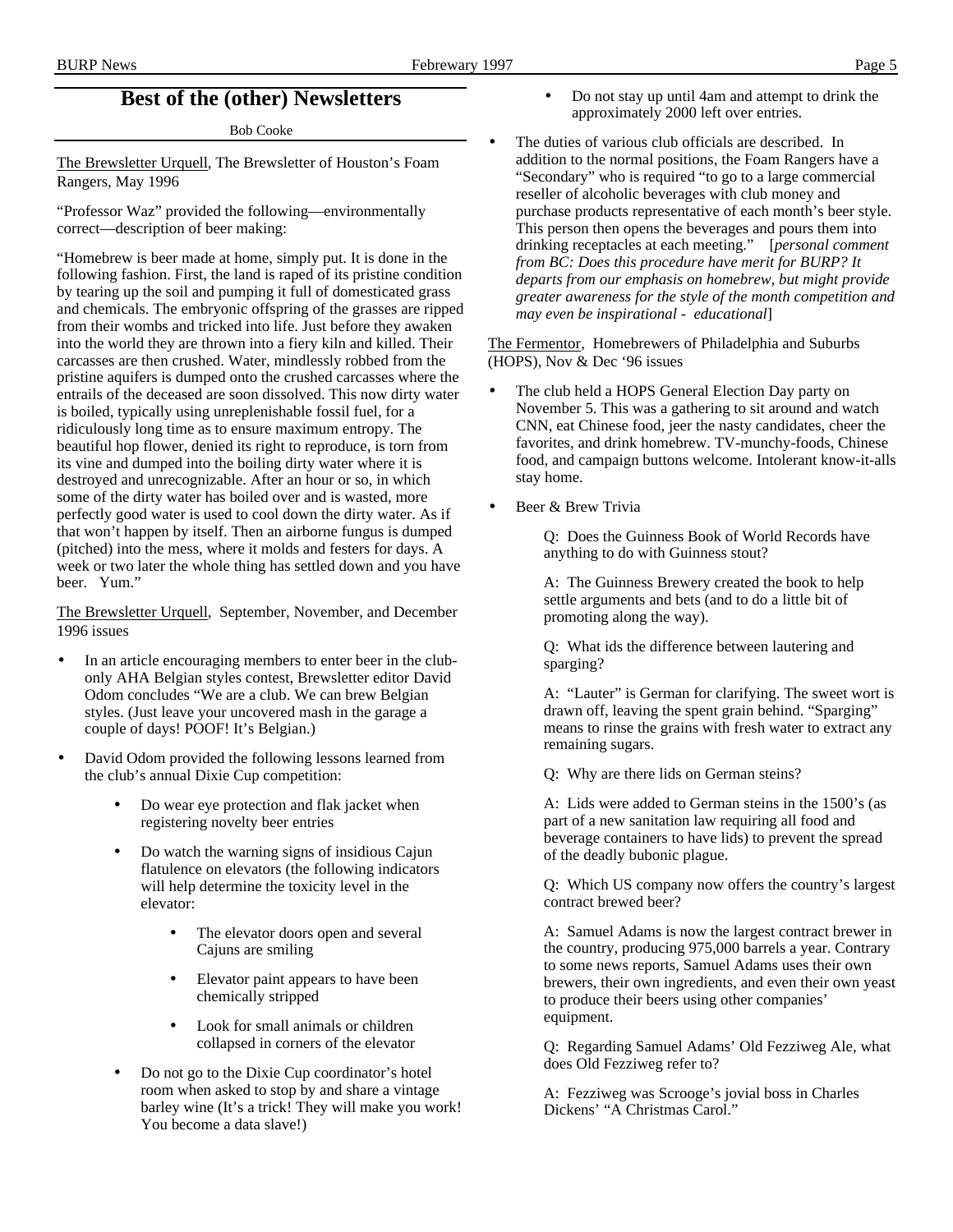• HOPS combined their Winter Solstice Party and the HOPS Night Out on December  $15<sup>th</sup>$  in a room reserved at the Manayunk Brewing Co. (brewpub). A pitcher of each Manayunk beer was on the tables for tasting and HOPS members brought their own homebrew (individuals could not bring commercial beers). At 5 pm a multicourse meal was served with Manayunk's new Winter's Tale Scotch Ale. (cost \$25/person)

Hot Break, The Arizona Society of Homebrewers (ASH), November 1996 An article by the "The Unknown Drinker" chronicles a visit to the '96 Great American Beer Festival in Denver. The unknown drinker seemed to prefer the afternoon private sessions for professional brewers only and for AHA members only (attendance is approx. 2000 and 5000 people respectively, vice the 25,000 at the public evening sessions). The Unknown Drinker felt that the best stout was Dog Spit stout from New Mexico and the best porter was Alaskan Smoked Porter from Fairbanks, Alaska. His plan to drink exclusively porters and stouts that session was ruined by the presence of the new Celis beer, Dubbel, which he immediately sampled. He played a beer trivia game called Beer Jeopardy, sponsored by Coors. Having recently passed the Beer Judge Certification Test, our contestant was racking up points big time until asked to name two types of yeast. His answer of Saccharomyces Cerivisiae and Saccharomyces Uvarum was deemed incorrect by the Coors judges who were looking for top fermenting ale and bottom fermenting lager yeast. (The Coors judges were heavily booed by the audience at this point.)

Covert Actions, Covert Hops Society of Atlanta Georgia, Oct, Nov, and Dec 96 issues

- The club reported that its 4<sup>th</sup> Peach State Brew Off competition gathered 259 entries. [Compare to the 982 entries in Houston's Foam Rangers' Dixie Cup and 203 entries in BURP's Spirit of Free Beer.]
- An anecdote from Reader's Digest: "At Disney World in Florida, I stopped at an English pub where I listened to a conversation between another customer and the bartender. The visitor asked for an American beer but was told that the pub served only English brews. Very thirsty, the man asked for the closest thing to an American beer. The bartender returned with a glass of water."
- CHS is organizing a tour of the Anheuser-Busch brewery in Cartersville. Although the brewery does not offer tours to the public, brewmaster Michael Poley offered the club a private tour, providing they brought him (and his staff) samples of homebrew.

**Brew News from the 'Burgh**

Lynne Ragazzini Kruth

lynne@sed.psrw.com

*Over the holidays, my husband, Doug and I had the opportunity to explore some of the new brew-pubs that have recently opened in our home-town of Pittsburgh, PA. This is the first of a twopart series.*

#### **Steel Ale**

#### **Three Rivers Brewing Company**

28th and Smallman St., Pittsburgh, PA

Conveniently situated across the street from the Pittsburgh Cheese Terminal in the Strip district, Three Rivers Brewing Company occupies a building which has housed a number of different manufacturing plants and businesses since it was built in 1927. Though the interior is cavernous, its large windows invite plenty of light. Two separate dining areas flank a long, spacious bar, and the 15-barrel Schlenter brew-house is installed behind glass on the opposite side.

The brew master, Mark Slater, hails from England. A graduate of London's Institute of Brewing, he has 12 years of experience brewing in small pubs as well as large commercial breweries. Mark pledges: *"If the beer that I have personally brewed does not meet my standards for excellence, you will never know it because it won't be served in this brew-pub."* That is an admirable commitment in this age of mediocrity.

At the time we were there, a mere three weeks after opening, four beers were available, three of which were served on hand-pump. While they were not what would be considered traditional English Ales, all were finely crafted beers with plenty of character. I say that they are not "traditional" for a couple of reasons: First, the beers are filtered The other distinction is that Slater's ales exhibit very little of the fruity, estery character normally associated with the British style. They are as clean to the nose as they are to the eye.

Though I mention these deviations, no criticism is implied. Brew master Slater's interpretation of the English ale styles yields some stunning results. Unfortunately, I did not have the opportunity to speak with him, and was not able to gather specific information about his brewing process.

#### **The Ales**

•**Best Bitter** (3.6% abv) Served at around 58 degrees from a hand-pump, its rich coppery body is topped off by a thick, white head. A hint of toffee aroma greets the nose. A light toastiness enhances the toffee flavor, and the beer's smooth creaminess gives way to a long, satisfying finish with a pleasant lingering bitterness.

•**Pale Ale** (3.2% abv) Also served from hand-pump, the Pale Ale has a clean, malty aroma with no discernible hop nose. A mild, refreshing bitterness balances atop the sturdy malt backbone.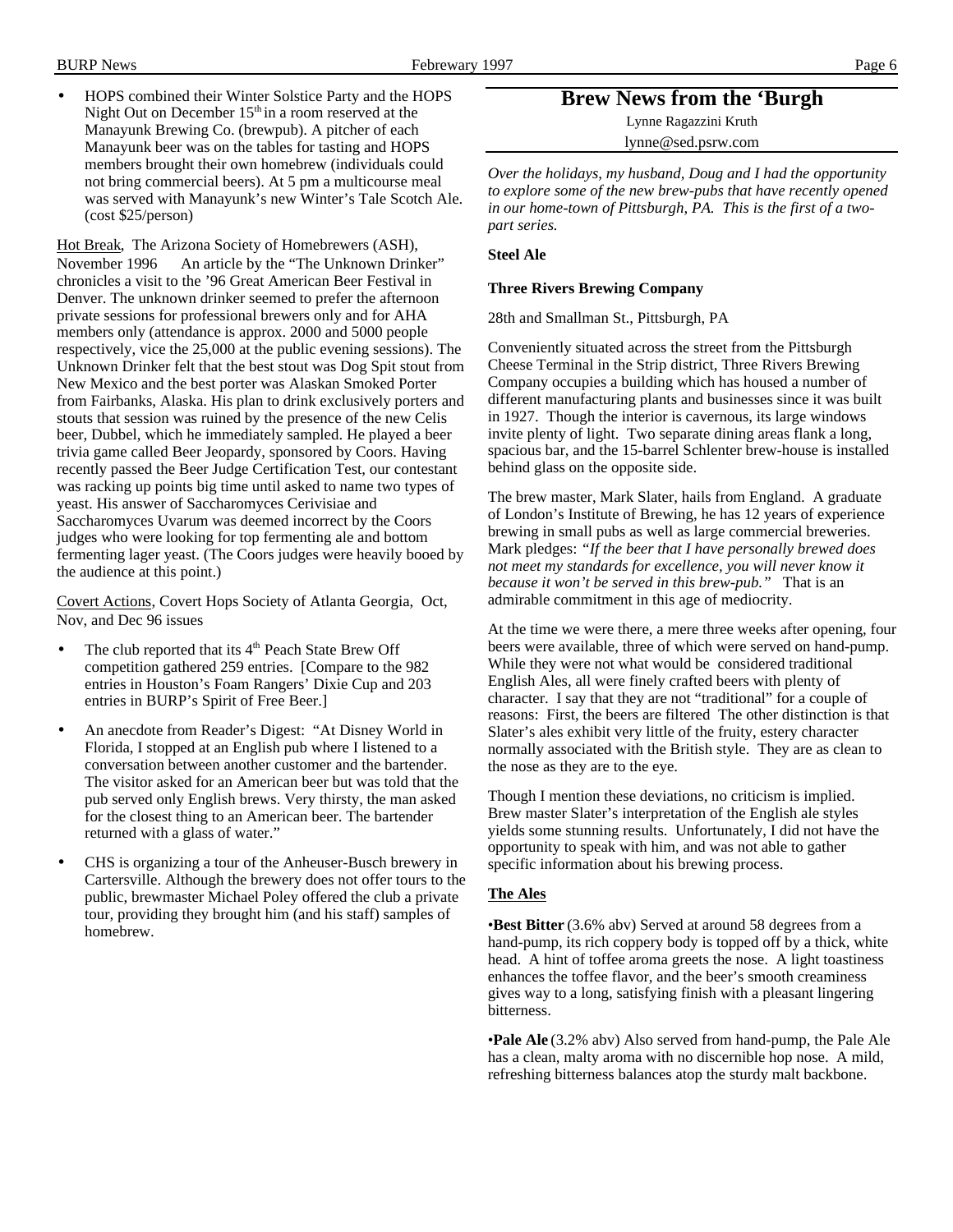•**Porter** (4.0 abv) The aroma hints of cassis and molasses, with toffee commingling in the flavor. A generous hop presence perfectly offsets the malty, molasses sweetness. About three shades deeper than the Best Bitter, the Porter's hue is a translucent burnished copper with a pure white head.

•**IPA** (5% ABV) The only one of the beers served under CO2, the IPA has a very round, yet silky malt character. While the hop bitterness is more pronounced than in the other beers, this IPA is more subtle that many of the other incarnations of IPA found in brew-pubs across the U.S.

Three Rivers Brewing Company's menu is upscale and diverse, with a few nods to more humble Pittsburgh favorites like kielbassi. Prices are very reasonable, and the staff is knowledgeable and friendly.

Most importantly, the beer is excellent and obviously the main focus of the owners, as it should be in any brew-pub. Because he realizes that an educated consumer is his best ally, Mark Slater plans to offer home brewing classes in the near future. This level of dedication and quality is worthy of high praise indeed.

Future plans include specialty and seasonal beers, and will not be restricted to ales.

#### **Next month: The Church Brew Works**

# **Travel to New Mexico**

#### Bob Cooke

On a recent trip to New Mexico, I stopped in at my favorite eatery (drinkery). QUARTERS is a barbecue joint within 2 miles of the Albuquerque airport on Yale Ave. The mixed meat platters for \$12 can not be eaten by a single individual; in fact, the large BBQ pork sandwich with fries for \$6 did me in. Maybe there is a conflict of interest with the beer supply. QUARTERS had 19 beers (21 if you include Coors & Miller Lite) on tap; the bottled beer list was another 220 beers. The taps included 12 domestic (Ace Pear Cider, Anchor Steam, Black Dog Raspberry Wheat, Cabezon Ale [NM], Full Sail Amber Ale, Oasis Red, Pete's Wicked Ale, Pike Street Stout, Red Hook ESB, Samuel Adams Lager, Shiner Bock, & Sierra Nevada Pale Ale) and 9 imports (Bass, Double Diamond, Guinness, Harp, Heineken, Newcastle, Pilsner Urquell, Watney's Cream Stout, & Watney's Red Barrel). Draft beer was \$3.50 a pint. I had the Full Sail Amber which was crisp with a bit more hops than the usual amber. I also had a Pike Street Stout (which I'd seen listed as a sweet stout in some places); although not a Guinness, this beer was not a sticky sweet desert beer either, the roast barley did smack me up along side the head (I liked that!). Whenever I'm in Albuquerque, I'll make the pilgrimage to QUARTERS.

### **New Members**

A big BURP welcome this month to **Bill Bright & Lauren Wise** of the District and to **Christian & Tara Parker** of Reston.

And a special welcome goes to new member **Deborah Lloyd** of Fairfax, who just tied the knot with longtime BURPer **Roger Allers**. Best wishes and a great life to both!

# **Meeting Report**

Polly Goldman

Our January meeting took us a bit beyond our usual geographic range. Clipper City is as far north as we've been for a meeting since I've been a member. I'm not sure whether it was the different location or the bitter cold that day, but we had a fairly large turnout.

As the meeting began, groups of non-BURPers who had been touring Clipper City mingled briefly with the crowd. I think the nametags convinced them that they were not entitled to sample from the food spread or the beer table. It was either that, or the fact that Martin Wooster was hovering protectively over the food. Good job, Martin! Those all-too-freshly-scrubbed intruders soon ran off in horror.

The food was certainly worth hovering over. Alison Skeel brought a whole roasted turkey, which got smaller and smaller as time went on. The country ham my boss gave me for the holidays found its rightful home, and its salt content certainly didn't discourage anyone from drinking. I failed to catch the origin of the other foods, which included some very spicy deviled eggs, chocolate meringues which tasted as if they had been made with dry malt extract, and the world's fastest disappearing sesame noodles.

Our monthly competition was Pale Ales. We had about 14 entries, which got split into two flights, English and American. After those flights were judged, we had a tasteoff of the top 6. Every one of the final 6 was a beer that reflected well on its brewer. Selection of the top three, and their relative rankings, required considerable debate. In fact, the top two beer were so good, we had to drink the last bottles to decide between them. Nice job, all. This bodes well for 1997's crop of competitions.

Of course, I got pretty caught up in the judging thing, and forgot to tag someone for the meeting report. Hence, the abbreviated, from memory rendition you're suffering through here.

Larry (our Prez) did his Fearless Leader bit with some announcements and a nice assortment of raffle prizes. Prizes included ceramic mugs, posters, beer, and beer. Tours of Clipper City's brewhouse were conducted by Hugh Sisson and Robbie Ludwick, in two batches. Seems we were too large a group to do a single tour. I'm sorry that judging preoccupied me and I missed both tours. Certainly Hugh has done a really nice job with the hospitality room portion.

As the meeting wore on and the food dwindled, Robbie showed a lot of leadership potential by organizing clean-up. Dishes were returned to their proper owners, everyone was encouraged to take empties home, and Mike Horkan danced around the floor with an orange/pink upright vacuum. I understand that the Dirt Devil people heard about this and modeled their Super Bowl ad after Mike's performance.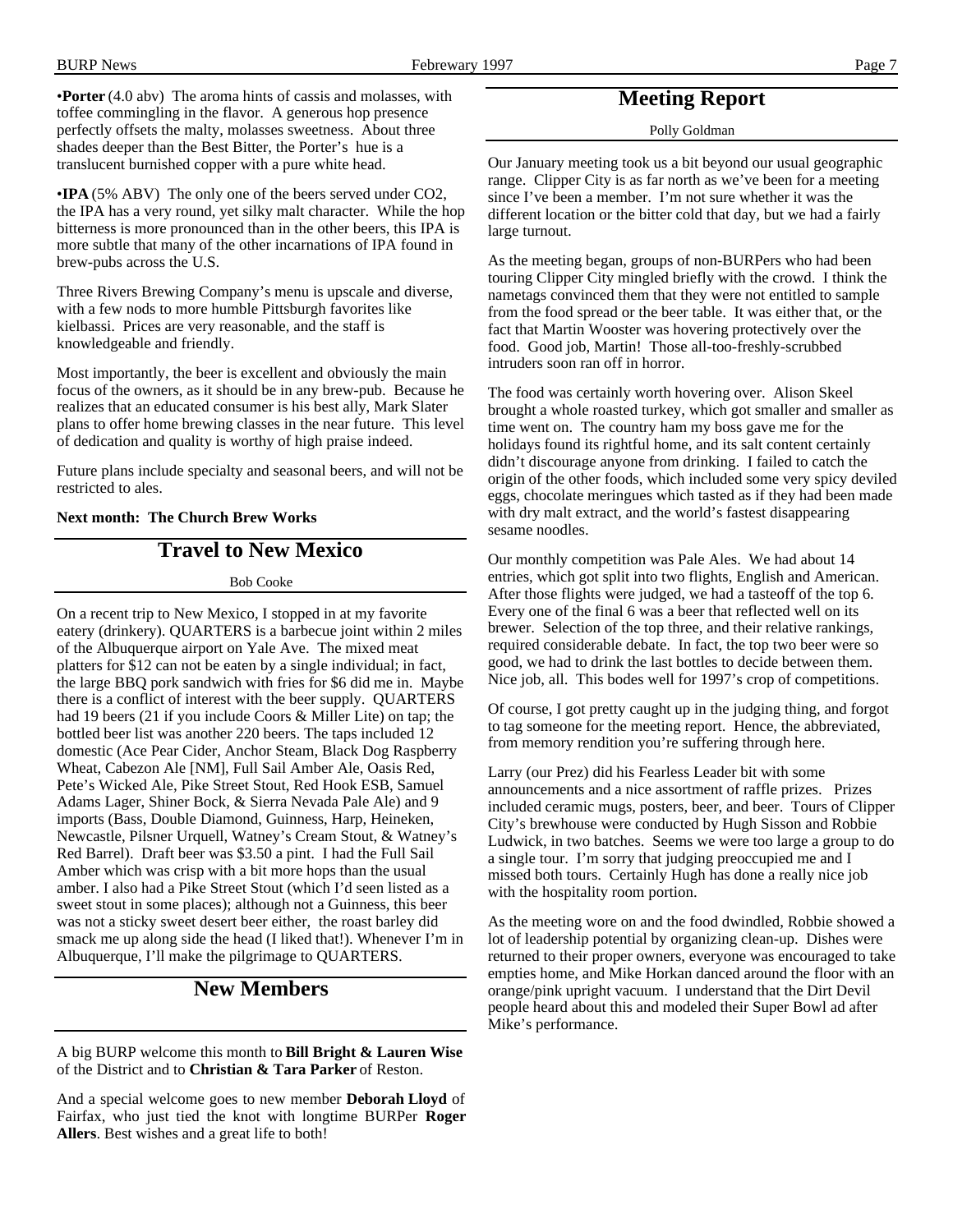# **A Letter from**

#### **Margot Semler**

Bill Ridgely received the following letter from **Margot Semler**, widow of the late **Ralph Semler**, and would like to share it with BURP members:

Dear Bill,

You and your confreres at BURP have been so very thoughtful, helpful, and generous during these last difficult months, and the boys and I are deeply grateful to you all.

Please express our appreciation to the members for their contribution to Planned Parenthood in Ralph's name as well as for the kind words in the BURP Newsletters.

We do wish you all well in your brewing endeavors and thank you for all the support you have given to us.

With my best wishes for a successful New Year,

Margot Semler

*Editor's note: For those of you who joined BURP recently, Ralph Semler was one of our first members and a past President. He was a charming gentleman who loved BURP and brewing. Ralph passed away in August, and we miss him.*

# Baltimore Bike Trip and Pub Crawl

Since many BURP members seem to enjoy bicycling almost as much as they enjoy drinking quality beer, here is a chance to get your fill of both on Easter weekend March 29 & 30, 1997. Pedal to the Inner Harbor area of Baltimore from the College Park Metro Station on Paint Branch Parkway (formerly Calvert Road) which is a 36 mile trip one way along quite back roads. Accommodations for Saturday night in Baltimore are available for \$16.00 per person (non-members) at the Baltimore AYH, or for higher rates at nearby hotels. Celebrate at Baltimore's fine pubs on Saturday night and then bike back to College Park on Sunday. Contact the leaders about the departure time, and for hotel recommendations. Prepare for the BURP Belgium Bike Tour this August! Phone Craig Somers at work at 202-224-5957 (weekday evenings), or Helen Epps at 202-363-1278 (answering machine - anytime), or email Craig Somers at craig\_somers@service.senate.gov.

# **PRIMING AND CONDITIONING**

"Benjamin L. Schwalb" <benjamin@romulus.ncsc.mil>

Many people think that corn sugar MUST be used for priming instead of ordinary table sugar, because cane sugar can give brew a cidery taste. This might be true for large quantities, but we use so little for priming that is doesn't make much difference. However, a given volume of one might have more fermentable sugar than the other, and since the priming rate (3/4 cup for 5 gallons) refers to corn sugar, we don't necessarily know exactly how much cane sugar to use. However, some people use cane sugar as though it were corn sugar with no problems.

Dry malt can be used instead of sugar. The priming rate is one and a quarter cups for 5 gallons. Dry malt takes much longer to dissolve, so stir well on the stove and make sure there are no lumps before adding to the wort.

After mixing the priming sugar in the bottling bucket, give it an occasional stir while bottling, to make sure it stays evenly distributed.

Contrary to popular belief, a little splashing when racking at bottling time won't cause appreciable oxidation, as the yeast will breathe this oxygen now that it is getting a fresh supply of food (priming sugar). However, it is still good practice to avoid splashing so that you don't develop any bad habits, e.g. splashing when racking into secondary CAN cause oxidation, as no new food is introduced, and since the yeast are not eating, they are not breathing.

There should be 1-2 inches of headspace in each bottle. No book has told me the technical reason. I assume it leaves a cushion for excess pressure, i.e. if the beer overcarbonates a bit, some can escape and compress the air in the headspace. This way we have some margin for error. Don't worry about oxygen in the headspace. Carbon dioxide is heavier than oxygen, so as the former comes out of solution, it pushes the latter up, so oxygen does not come in contact with the beer for very long.

Oxygen-absorbing caps are available for oxygenphobes. The undersides are coated with a chemical that "eats" oxygen. I'm not sure if they work or if they're even necessary, but you can use them for peace of mind. The chemical is moisture activated, so do not sterilize these caps by boiling or soaking, for this will remove the chemical. Rinse each one quickly in an Iodophor solution just before using.

Sometimes brew overcarbonates. If it happens within a few weeks, perhaps too much priming sugar was added, or maybe it hadn't completely fermented before being primed. Other times the carbonation is fine for several months, then all of a sudden the bottles become gushers. This might be caused by contaminating microbes that took a long time to eat some of the sugars that our yeast couldn't eat. Overcarbonated brew should have its pressure reduced: pry each bottle cap up slightly to relieve some pressure, perhaps letting some foam gush out, recap, and let the bottles sit for a few more days.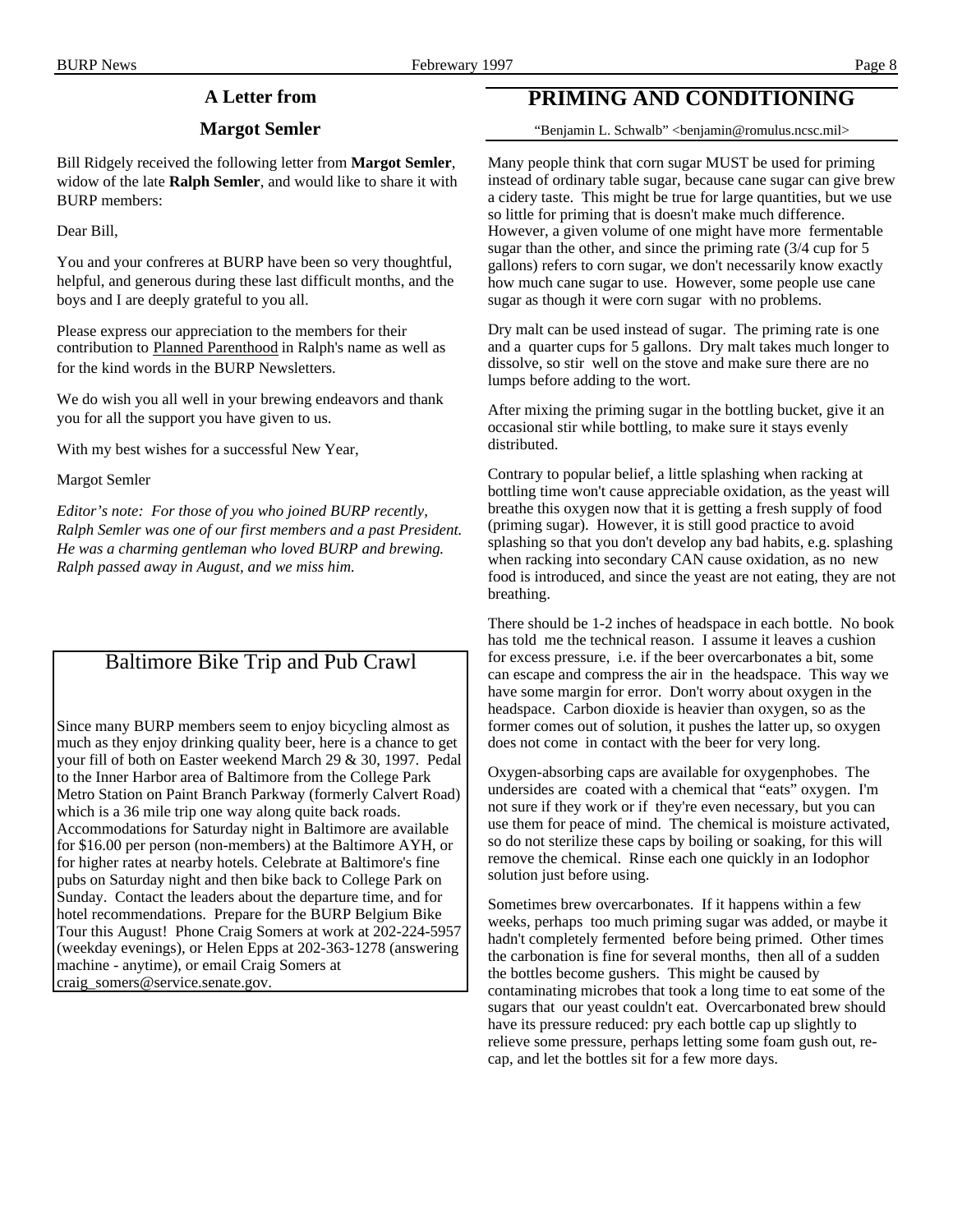| <b>BURP News</b><br>Febrewary 1997                                                                                                                                                                                                                                                                                                                                                                                                                        | Page 9                                                                                                                                                                                                                                                                                                                                                                                                                                                                                                                                                                                                    |
|-----------------------------------------------------------------------------------------------------------------------------------------------------------------------------------------------------------------------------------------------------------------------------------------------------------------------------------------------------------------------------------------------------------------------------------------------------------|-----------------------------------------------------------------------------------------------------------------------------------------------------------------------------------------------------------------------------------------------------------------------------------------------------------------------------------------------------------------------------------------------------------------------------------------------------------------------------------------------------------------------------------------------------------------------------------------------------------|
| Undercarbonation is caused by underpriming or dead yeast.<br>Remove each cap, add a few granules of dry yeast or 1/4 to 1/2                                                                                                                                                                                                                                                                                                                               | he helped open the John H's in Atlanta, then on the tip of an<br>equipment supplier, linked up with the management of OVB&S.                                                                                                                                                                                                                                                                                                                                                                                                                                                                              |
| teaspoon sugar to each bottle and re-cap. I suggest trying the<br>yeast first; if the brew is still flat after another two weeks, try the<br>sugar                                                                                                                                                                                                                                                                                                        | EQUIPMENT: It's a DME 15 barrel system, with five 15 barrel<br>fermenters, four 15 bbl serving tanks and three 7.5 barrel serving<br>tanks.                                                                                                                                                                                                                                                                                                                                                                                                                                                               |
| Upcoming competitions                                                                                                                                                                                                                                                                                                                                                                                                                                     | BEER: Five right now, although Rolfe told us that when they get                                                                                                                                                                                                                                                                                                                                                                                                                                                                                                                                           |
| Hampton Roads Brewing and Tasting Society<br>February 22                                                                                                                                                                                                                                                                                                                                                                                                  | up to they'll have 6-8 on tap at any given time, four core beers,<br>plus seasonal and rotating specialties. Here's their current<br>offerings (I'll give you their description in quotes, followed by                                                                                                                                                                                                                                                                                                                                                                                                    |
| <b>AHA</b> Beers                                                                                                                                                                                                                                                                                                                                                                                                                                          | my impression)                                                                                                                                                                                                                                                                                                                                                                                                                                                                                                                                                                                            |
| Http://www.infi.net/~ridgeley/hrdetai.html                                                                                                                                                                                                                                                                                                                                                                                                                | Virginia Gold: "A golden ale using 2 row pale dextrin malt and                                                                                                                                                                                                                                                                                                                                                                                                                                                                                                                                            |
| Phone: (757) 363-8726                                                                                                                                                                                                                                                                                                                                                                                                                                     | hopped with Northern Brewer, Saaz and Spalt. A light bodied<br>beer, slightly fruity and delightfully aromatic." It was terrible.                                                                                                                                                                                                                                                                                                                                                                                                                                                                         |
| March 8 Moon Madness                                                                                                                                                                                                                                                                                                                                                                                                                                      | Far TOO light, no body. As it turned out, Rolfe agreed. This<br>just wasn't a good batch, but will get better. It'll be a core beer.                                                                                                                                                                                                                                                                                                                                                                                                                                                                      |
| AHA Beers, meads, ciders                                                                                                                                                                                                                                                                                                                                                                                                                                  | Waterman's Pale Ale: "Light copper color from 2 row pale                                                                                                                                                                                                                                                                                                                                                                                                                                                                                                                                                  |
| Phone (610) 944-0500                                                                                                                                                                                                                                                                                                                                                                                                                                      | dextrin and crystal malt, hopped with Northern Brewer, East                                                                                                                                                                                                                                                                                                                                                                                                                                                                                                                                               |
| March 22 TRASH VII                                                                                                                                                                                                                                                                                                                                                                                                                                        | Kent Goldings and Fuggles. This beer is crisp and dry to the<br>palate." Great hoppiness! We liked it a lot!!!! Thankfully, it                                                                                                                                                                                                                                                                                                                                                                                                                                                                            |
| Http://ralph.pair.com/trash.html                                                                                                                                                                                                                                                                                                                                                                                                                          | too will be a core beer.                                                                                                                                                                                                                                                                                                                                                                                                                                                                                                                                                                                  |
| <b>OLD VIRGINIA BREWERY &amp;</b><br><b>SMOKEHOUSE</b>                                                                                                                                                                                                                                                                                                                                                                                                    | Shipyard Amber: "This beautiful amber colored beer is produced<br>from 2 row pale dextrin, crystal and chocolate malt. The use of<br>Mt. Hood and Cascades hops produce a full malt flavor."<br>Unremarkable, but unfortunately a core beer.                                                                                                                                                                                                                                                                                                                                                              |
| Bret_Wortman@stratus.com                                                                                                                                                                                                                                                                                                                                                                                                                                  |                                                                                                                                                                                                                                                                                                                                                                                                                                                                                                                                                                                                           |
| There's a new brewpub in the Tidewater VA area. It was due to<br>open just before Xmas, but as with most brewpubs anywhere, it<br>didn't. Opening day was January 14th, and we stopped in this<br>weekend while visiting friends in Yorktown. Despite the crowds<br>(a 45 minute wait for dinner, which we opted to forego), we<br>managed to quickly get a nice table in the bar, met the<br>brewmaster, and the general manager, and here's our report. | Bull Island Oatmeal Stout: "A unique blend of malt and oats<br>result in a rich full-bodied stout with a mild roasted character<br>balanced with East Kent Goldings, Northern Brewer and Fuggles<br>hops for a creamy smooth finish." A stout to be reckoned with.<br>It is VERY roasty with a strong coffee taste. Overall, extremely<br>pleasant, although I wouldn't call it "creamy." This one won't<br>last long, because the last of the four "core" beers will be a<br>rotating dark. Next out will be a Valentine's Day special.<br>Chocolate Raspberry Stout followed for St. Patrick's Day by a |
| LOCATION: 12644 Jefferson Ave, Newport News                                                                                                                                                                                                                                                                                                                                                                                                               | dry Irish stout. Toward summer, the stouts will be replaced by                                                                                                                                                                                                                                                                                                                                                                                                                                                                                                                                            |
| DIRECTIONS: From I-64 exit onto Jefferson Ave north,<br>following the signs for NN/Williamsburg Airport. Continue on<br>Jefferson about a mile or so (past the intersection for the airport),<br>and you'll find the brewpub on the right just past Hooters (!).<br>About 170 miles from DC (2.5 hours at I-95 speeds).<br>DESCRIPTION: The restaurant has a history. It was first a                                                                      | porters.<br>Founders Winter Beer: "A wonderful winter festive beer using<br>crystal, pale and chocolate roasted malt along with Cascades and<br>Mt. Hood hops with a hint of cinnamon, nutmeg, almonds,<br>walnuts and pecans." OK. I agree that the nutmeg came<br>through but that's about it. Some might like it, but we opted for<br>more of the stout and pale ale. As the year moves ahead,                                                                                                                                                                                                         |
| "Red Baron," then became "Oldies," and now is "see subject"                                                                                                                                                                                                                                                                                                                                                                                               | specialty beers will predictably turn to wheats, dopplebocks, etc.                                                                                                                                                                                                                                                                                                                                                                                                                                                                                                                                        |

line." It's large, with about 380 seats in the dining area, and a oversized barroom on the side of the building which faces Jefferson Ave. Picture windows allow you a wonderful view of bumper-to-bumper suburban traffic. The music in the bar is a bit TOO loud, piped through ceiling speakers, but otherwise it's a pretty nice atmosphere. The dining room is quieter, and is somewhat "family" in appearance (downscale booths and tables). The menu leans toward pub food, with wood oven pizzas, burgers, and BBQ specialties. A kids' menu (four basic foods, each \$2.95) is available.

BREWMASTER: Rolfe Saundersreed. He's a former PhD candidate in sociology turned brewmaster. Initially a homebrewer, he further learned the craft at the American Brewers Guild. He first apprenticed at John Harvard's in Cambridge, then went to Union Station in Providence RI. Next BEER TO GO: Growlers are available for \$20, with a \$6 refill charge.

BURP GOOD DEALS: We extolled the MANY virtues of BURP to Richard Stuman, the general manager, and without committing himself to anything specific, he promised that he "would do something for" any BURP member who visited and identified him/herself to him.

CAMPAIGN STATEMENTS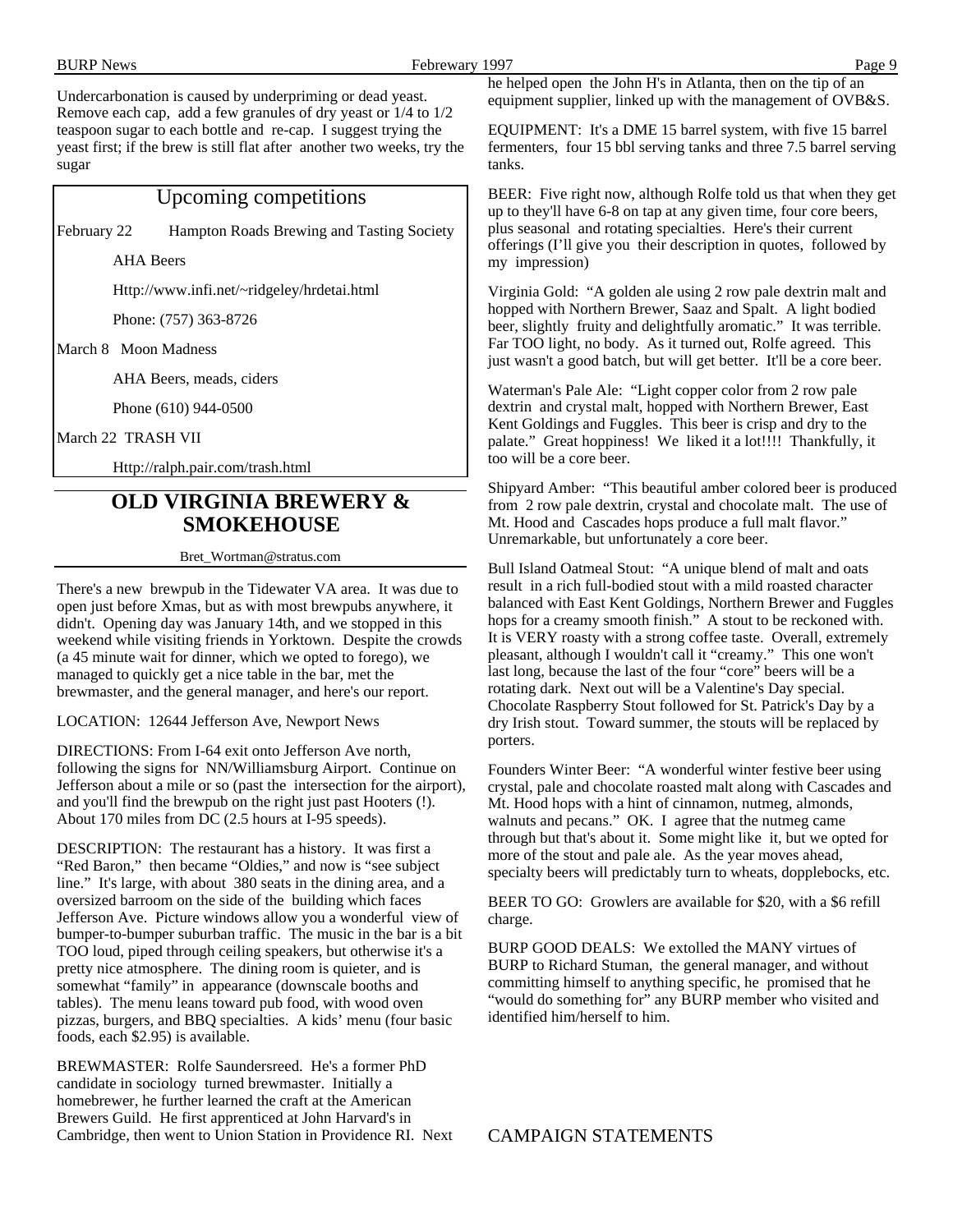Elections are coming. Ballots will be available at the February meeting. Persons unable to attend the February meeting can call our Fearless Leader to arrange for mailed ballots.

#### **Fearless Leader (AKA President)**

#### Tom Cannon

I've always said I wouldn't want to join any club that would have me as a member. What would that say about a club that would have me as President? I guess I'm qualified for the job because I fulfill the only requirement for BURP President, that is, I'm willing (maybe stupid enough?) to do it. Being President this year also has the added advantage of being a month shorter than previous administrations due to elections being delayed one month (I think Larry just wanted to be our Fearless Leader a little longer). Actually, we are looking forward to a very busy year for BURP. Besides the usual mayhem of The Spirit of Free Beer, the Chili Cook-off, Mash Out, and the Christmas Party, we are also looking at an AHA national convention within a 7 hour drive of Washington, Spirit of Belgium III, and a European Tour de BURP. In that I will probably be involved in most of these activities anyway, I may as well do them while acting as President. Filling in the shoes of our current President, Larry, will not be easy (given the size of Larry's feet), but I will do my best to guide BURP through the next year with the help of the other officers (I highly endorse the candidacies of Mark Stevens for Minister of Culture, Wendy Aaronson for Minister of Education, Doug Kruth for Minister of Finance, Bill Ridgely for Minister of Propaganda, and Bob Cooke for Libeerian) and all the usual BURP volunteers who really run this homebrew club anyway.

#### **Libeerian**

#### Bob Cooke

Bob Cooke is a candidate for BURP LiBeerian. Those wishing to see him lug boxes of books to BURP meetings, review other club's newsletters, and cajole BURP officers into authorizing further expansion of the BURP LiBeery may vote for him. (vote early, vote often)

#### **Minister of Truth/Newsletter**

Dan Brown, dbrown@seismo.css.gov

I'd like to submit my name as a candidate for newsletter editor. If there are any other people who'd like to join me in running as "co-editors," I'd welcome the help.

#### **Minister of Education**

#### Wendy Aaronson

Call me insane, but I am interested in serving a 4th term as Minister of Education. During the last 3 years, I have successfully brought to you, with the help of BURP members, educational programs ranging from building mash/lautertuns and keg cookers to training BJCP judges. This has included focused beer style and technical sessions, yeast handling workshops, and BJCP refresher training on Belgian beers. Meeting the educational needs of our diverse membership is a challenge and if elected, I assure you that I will continue to meet these needs. From the response I have received thus far, I can guarantee another BJCP exam preparation class. There is also interest in a series of seminars for improving judging skills. I would also like to introduce extract and partial-mash brewers to all-grain brewing by offering a technical session and hands-on brewing session with a mentor. The fun part about being Minister of Education is that there is no limit to what you can do. I'm always interested in your new ideas and how you think programs offered in the past can be improved.

#### **Minister of Finance/Treasurer**

#### Doug Kruth

As the incumbent Minister of Finance (AKA Treasurer) I am seeking re-election to this office once again this year. During Office year '96 there were some minor but interesting changes with regards to our finances. First we opened a savings account with our cash reserves to earn a few more percentage points of interest. We have maintained a \$3000.00 balance in this account during this past year. I have consistently written a column for the monthly newsletter letting you know where the money comes from and where it goes. I have encouraged members of the club to take advantage of this resource (\$\$) and in doing so we as a club have done things like club sponsored/subsidized bus trips to cideries and breweries, and added significantly to the BURP library. I have organized our books and computerized them. I have also been prompt and organized with the repayment of expenses incurred by members. I look forward to having the opportunity to take this responsibility on this upcoming office year.

#### **Minister of Culture**

#### Mark Stevens

Minister of Culture is a vitally important office in BURP because it is responsible for both large-scale competitions, such as Spirit of Free Beer, as well as the less formal monthly club competitions. BURP has a long reputation for quality judging and style education, and if elected as the next Minister of Culture, I would continue and expand that emphasis, using competitions as a vehicle for member education.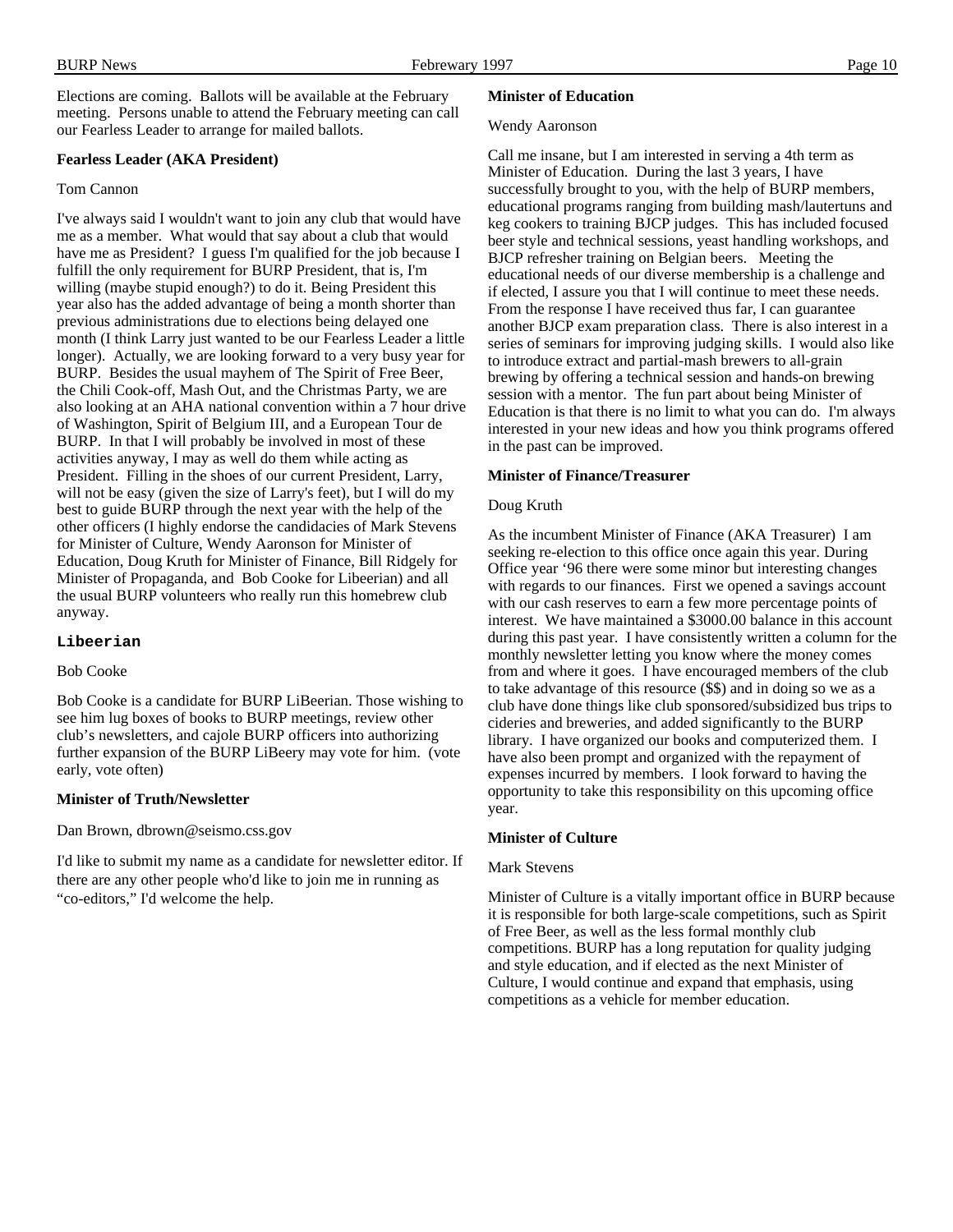Why am I qualified for the job? First and foremost, because I have the time, drive, and dedication to do the job well. Over the last several years, I have also developed good working relationships with many of our local BJCP judges in the competition setting. As a BJCP judge myself, I am familiar with beer styles and the mechanics of competitions, and so, know what it takes to make a successful competition, as well as what it takes to write the monthly style descriptions for our upcoming competitions.

Some of my specific goals for Minister of Culture over the next year are:

\* Monthly competitions: I would like to strengthen the monthly club competitions, encouraging more participation. I might also like to adjust the schedule somewhat, more closely tying our schedule to that of the AHA Club Only competitions so that members who want to participate in those competitions can do so. (I understand that we currently miss several of these.)

\* Newsletter: I want to expand on the work of previous Ministers by increasing the emphasis on education. I would include more extensive style discussions in the monthly newsletter, possibly including more background information on style histories, regional variations, common flaw avoidance, tips about what BJCP judges look for in winning examples, and perhaps some recipes.

\* Spirit of Free Beer: As our flagship competition is normally held in the spring, the Minister of Culture needs to hit the ground running. Within the first month in office, I would like to set a date for the competition, line up the people who need to be involved as organizers, line up a site, and start getting the word out to brewers. I would like to build the reputation of Spirit of Free Beer as a class competition with quality judging and great prizes. Specifically, I would like to increase the visibility of this competition in our region and increase the number of entries.

\* Judging: Competitions need good judges. We currently have about 50 BJCP judges in the club. I doubt that there is another club in the country with that many judges. However, we can always use more as some judges lose interest in the program or move away. We can also do more to help our current judges develop their skills and increase their experience. One thing that I would like to do is to let our members know about judging opportunities with neighboring clubs ahead of time, so that members who want to boost their experience points can do so. I have also toyed with the idea of some type of judging workshop for current judges (not just a study session for new test takers) and I would like to explore the concept again with our judges and with the Minister of Education. There is quite a lot that can be done to improve our skills as judges so that not only will BURP have the most judges, but also the best judges.

Please vote for me as Minister of Culture. If I win, I promise to never again knowingly bring a bad homebrew to a BURP meeting.

#### **Minister of Propaganda (Membership Services)**

#### Bill Ridgely

I respectfully submit my name for re-election as BURP's Minister of Propaganda . I do this with some trepidation as I've been a club officer for quite a few years now and don't want to go down in history as the "Louis Goldstein of BURP." (As Marylanders know, Louis has been Comptroller of the State for about 80 years now).

I've served variously over the years as club Newsletter Editor, Treasurer, Li-Beerian, and President and have been maintaining the membership database since 1988.

I truly feel that some continuity in these services is critical for such a large club as ours (about 350 members currently), and I enjoy doing the job despite the amount of time and effort it requires. Each month before the newsletter mailout, I update the database, purge expired members, print renewal notices for the upcoming month, print mailing labels, and produce membership cards for new members and those who have renewed. Every other month or so, I print a full membership list and make it available at meetings.

In addition to performing these database administrator duties, I field e-mails and phone calls from prospective new members and answer questions about the club from various individuals and organizations. This is the fun part of the job, and I always try to interest people in BURP regardless of their brewing experience.

If re-elected, I promise to maintain a high level of membership services and do my best to continue to promote BURP and its goals.

Thanks very much for your consideration!

#### **Minister of the Web**

Lynn Ashley- http://www.mnsinc/lashley

If elected as Minister of the Web, I would structure BURP web site to include:

- Current calendar of events, listing BURP meetings, competition submission deadlines, competitions, and other beer related events.

- Registration forms & info for upcoming competitions.

- List of past BURP and other local competition results.

- BURP News - working with Minister of Truth to provide BURP News online, including photos and graphics.

 - Directory of BURP members (except for those who do not want to be listed).

- Membership information - forwarding membership inquiries to the Minister of Propaganda.

I would not attempt to turn the site into a technical resource since there are already many sites on the web which provide this information. The only exception might be technical areas which are poorly covered by the other sites or for which BURP or its members excel, such as Belgium beers or Delano's adjunct addiction.

I would attempt the keep the information current enough that it will be useful to both BURPers as well as the general beer public.